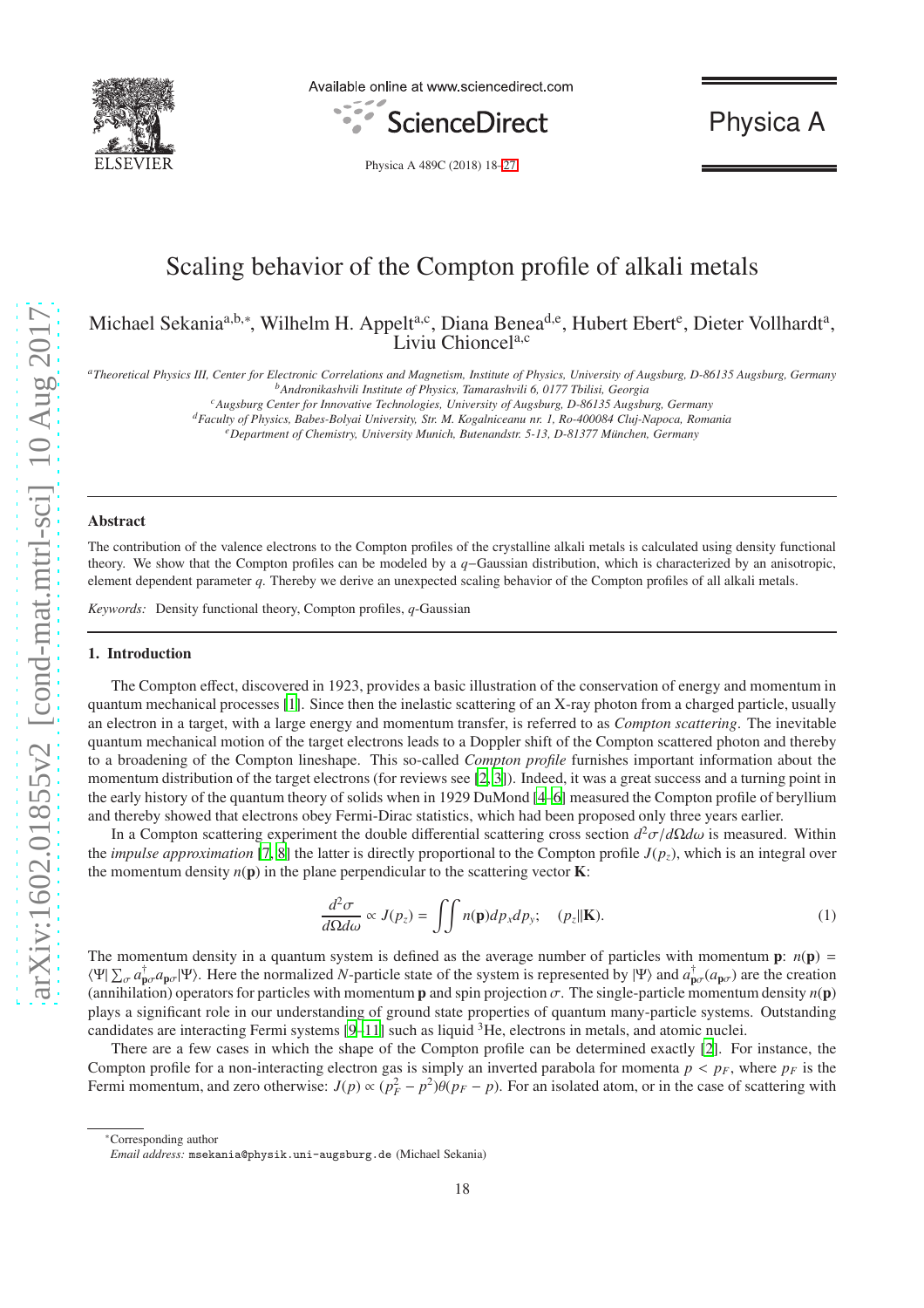one bound state [\[12\]](#page-8-10), the Compton profile takes the form of a Lorentzian. In all other cases  $J(p)$  develops a non-trivial tail for large momenta.

In solids with a periodic lattice potential continuous translational invariance is broken and the momentum **p** is no longer proportional to the wave vector **k** introduced by Bloch's theorem [\[13\]](#page-8-11). The single particle momentum density is then given by [\[2](#page-8-2), [3](#page-8-3), [14](#page-8-12)]

$$
n(\mathbf{p}) = \sum_{b,\mathbf{k},\mathbf{G}} |u_{b,\mathbf{k}+\mathbf{G}}|^2 n_{bb}(\mathbf{k}) \delta(\mathbf{k}+\mathbf{G}-\mathbf{p}),
$$
 (2)

where G is a translation vector in the reciprocal lattice,  $n_{bb}(\mathbf{k})$  is the orbital-resolved *occupation density*, which has a diagonal representation in the *natural orbitals* of Löwdin [\[15](#page-8-13)], and  $u_{b,k+G}$  are the Fourier components of the natural orbitals. In contrast to the non-interacting electron gas, the Compton profile of the electrons in solids continues beyond the Fermi momentum *pF*. It exhibits infinitely many cusps with diminishing amplitude in the case of conduction electrons of alkali metals, while the core electrons generally lead to a very broad and smooth Compton profile. By varying the energy of the incident photon in a Compton scattering experiment it is possible to distinguish between the contributions of the core and conduction electrons [\[16](#page-8-14)]. The Compton profiles measured for different orientations of the probe are used to reconstruct the momentum density, providing information about Fermi surface features and the directional anisotropy due to the underlying crystal structure [\[2](#page-8-2), [3,](#page-8-3) [17](#page-8-15)[–19\]](#page-8-16). Its Fourier transform, which is connected to the so called reciprocal form factor [\[13\]](#page-8-11), is a well-studied quantity, containing information about the chemical bonds in the crystal structure [\[2,](#page-8-2) [3](#page-8-3), [20](#page-8-17)].

In this paper we compute the Compton profiles of the conduction electrons of the crystalline elemental metals of the first column of the periodic table — the alkali metals Li, Na, K, Rb, Cs — within the local-density approximation (LDA) of density functional theory (DFT) [\[21](#page-8-18)[–23](#page-8-19)]. Based on our DFT(LDA) calculations we will show that the global shape of the Compton profile can be fitted by a *q*−Gaussian distribution [\[24\]](#page-8-20). Thereby we demonstrate a previously unnoticed scaling behavior of the Compton profiles for *all* alkali metals, which allows us to collapse all data points. This scaling suggests that the multiple scattering of valence (mobile) electrons in solids can be viewed as a stochastic dynamics that asymptotically produces the generalized canonical distribution introduced by Tsallis [\[24](#page-8-20)].

# 2. Compton profiles of alkali metals

#### *2.1. Low momenta range*

A considerable number of theoretical and experimental studies of Compton scattering have been carried out for Li (see Refs. [\[17](#page-8-15), [20](#page-8-17), [25](#page-8-21)[–35\]](#page-8-22), and references therein). However, none of the experiments report measurement results above 4 atomic units (*a*.*u*.) of momentum. Fewer studies have been reported for Na and K, and even less for Rb and Cs [\[2,](#page-8-2) [3](#page-8-3), [25](#page-8-21), [30,](#page-8-23) [36](#page-8-24)[–39\]](#page-9-0). In all these studies, spectra were analyzed in a momentum range up to 2 *a*.*u*., but the tail behavior at larger momenta was never determined.

The first high resolution measurements of CP of Li, supplemented by numerical results, were reported by Sakurai *et al.* [\[26\]](#page-8-25) and Schülke *et al.* [\[20\]](#page-8-17). The overall shapes of the measured CP as well as their first and second derivatives were found to be similar to the theoretical predictions (in the studied region). However, at low momenta the theoretical results overestimate, and at higher momenta ( $p_z \geq p_F$ ) underestimate, the experimental values of CP. Partially contradictory theoretical interpretations were reported (for details see [\[35\]](#page-8-22) or the discussion part of [\[33\]](#page-8-26)). The discrepancies between the theoretical and the experimental results have been mainly attributed to the insufficient treatment of electron-correlations within the LDA framework. Several schemes such as the isotropic Lam-Platzman corrections [\[40](#page-9-1)] based on the electron momentum distribution of the interacting homogeneous electron gas have been employed with different success. Sakurai *et al.* [\[26](#page-8-25)] showed that these corrections reduce the discrepancy between theory and experiment. However the overall effect was found to be relatively small. Related studies by Tanaka *et al.* [\[31\]](#page-8-27) came to the similar conclusions. QMC studies of Li [\[29](#page-8-28)] do not reveal any substantial difference in the electron momentum density with respect to the LDA predictions. The perturbative GW calculations by Kubo [\[27](#page-8-29)], which include correlation effects beyond density functional theory, seemed to be in best agreement with the experimental CPs. However, Schülke pointed out in Ref. [\[28\]](#page-8-30) that these results contained some numerical instabilities. Later DFT studies involving more sophisticated functionals [\[41](#page-9-2), [42](#page-9-3)] describing the electron momentum density of a Fermi liquid found a sufficient agreement between experimental and theoretical results [\[17,](#page-8-15) [33,](#page-8-26) [35\]](#page-8-22). Recently Aguiar [\[43\]](#page-9-4) proposed yet another semi-empirical parametrization of the electron momentum density of the Fermi liquid in order to describe the electron momentum densities and CPs for metals. This parametrization, however, does not take the directional anisotropy into account.

The discrepancies between conventional band theory and experiment might also originate from the processing of experimental data, which include systematic errors, incorrect subtraction of (possibly non-linear) background, multiple scattering or core electron contribution, or incorrect estimation of the resolution function. Bross [\[35\]](#page-8-22) pointed out the appearance of a dip at  $p_z = 0$  in the reconstructed electron momentum density from the experimental results Ref. [\[31\]](#page-8-27), and raised doubts about the accuracy of the experimental CPs for small values of  $p_z$ . In order to reproduce the experimental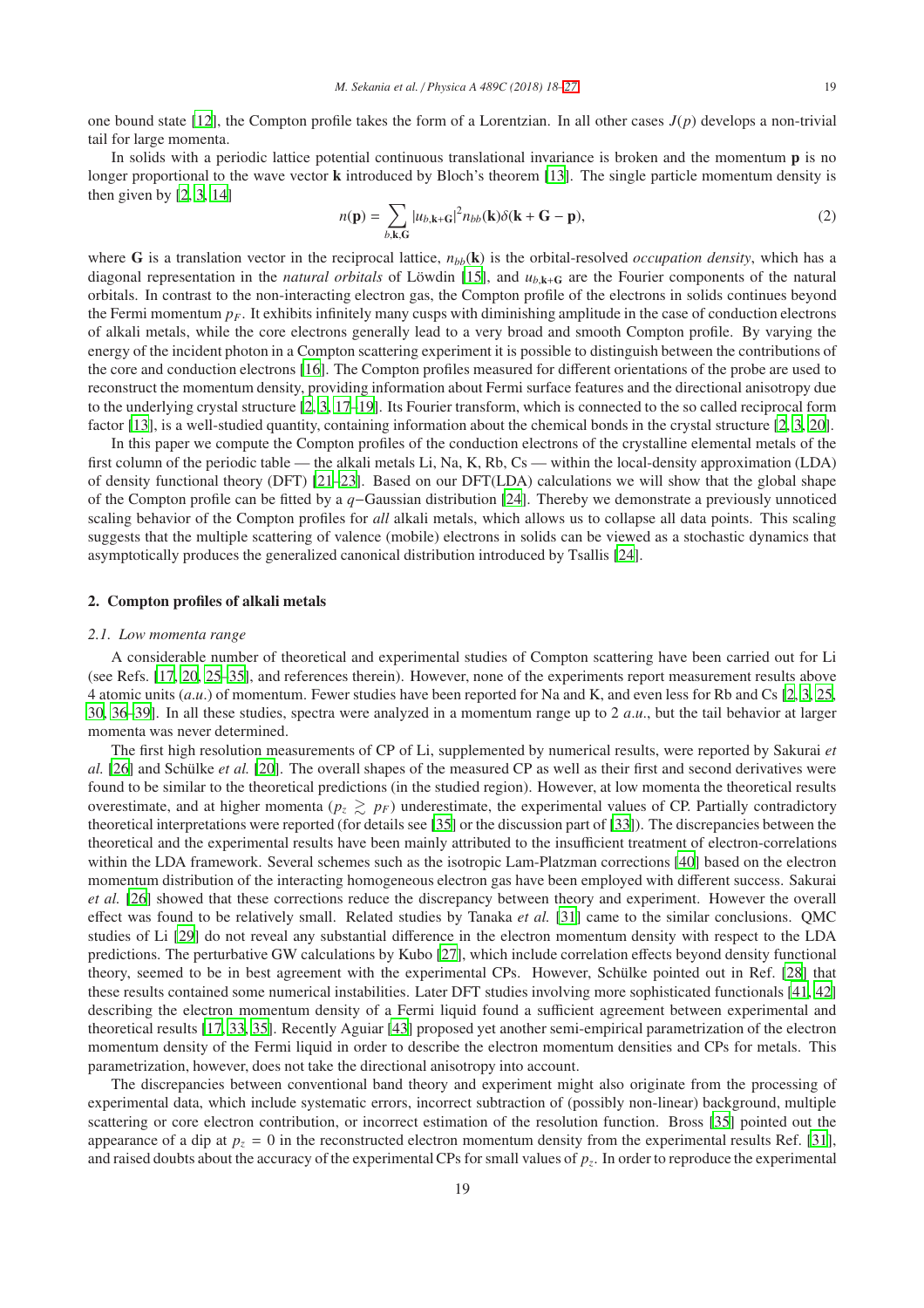

<span id="page-2-0"></span>Figure 1. Compton profiles (left column) and momentum distributions (right column) of Li calculated along the principal directions. Fermi-surface contributions at higher momenta are visible along the [001] and [110] directions and are indicate by arrows. Theoretical data convoluted with the Gaussian with full width at half maximum of 0.12 *a.u.*, corresponding to the experimental resolution, is shown with solid lines (KKR br.). Experimental results without core contribution (dashed lines in the left column) are taken from Ref. [\[26\]](#page-8-25).

results up to few  $p_F$ -s, it is most likely that one has to take several effects into account including finite temperature, lattice expansions, thermal disorder, correlation corrections.

At present it is widely accepted that the LDA overestimates the CP at lower momenta ( $p < p_F$ ) and underestimates the large momenta tails ( $p \geq p_F$ ) (see e.g. [\[3\]](#page-8-3)). Proposed LP corrections [\[17](#page-8-15), [33](#page-8-26), [35](#page-8-22)] distinctly differ up to  $(2-3)p_F$ , but almost coincide beyond this range. In addition, all these corrections become negligibly small as compared to uncorrected LDA results in this outer region.

## *2.2. Moderate and high momenta range*

Although high resolution is achievable in modern experiments [\[20](#page-8-17), [26](#page-8-25), [31,](#page-8-27) [33\]](#page-8-26), the measurements of CP for momenta higher than a few *a*.*u*. was not reported up to now. Measurements for larger momenta (up to 10 *a*.*u*.) have been performed [\[31\]](#page-8-27), but unfortunately the CP of valence electrons were reported only up to 3 *a*.*u*.. Other studies were also targeting the first Brillouin zone and CP up to a few  $p_F$ -s. Nevertheless the Compton profile at higher momenta contains important physical information since it originates from the tails of the momentum distribution caused by many-body effects and the lattice periodicity. Already a decade ago, Bross drew attention to the importance of momenta  $p \gg p_F$  for the accurate calculation of the Compton profile for Li [\[35\]](#page-8-22). Analytic calculations of the tails of the momentum distribution are usually based on many-body perturbation theory. For example, for the interacting electron gas (without lattice) the tails fall off as  $p^{-8}$  in lowest order perturbation theory [\[44](#page-9-5), [45\]](#page-9-6). Recently, exact relations for the jellium model were derived using the operator product expansion technique [\[46\]](#page-9-7), and power law tails were identified in two and three dimensions. For metallic densities the interaction cannot be treated by perturbation methods and therefore the tails need to be computed numerically, e.g., using quantum Monte Carlo techniques [\[47](#page-9-8), [48](#page-9-9)]. In this case, the exchange-correlation functional is the crucial quantity determining the momentum density and the shape of the Compton profile, including tails.

In our study the electronic structure of alkali metals was calculated within DFT [\[21](#page-8-18)[–23\]](#page-8-19) using the spin-polarized relativistic Korringa-Kohn-Rostoker (SPR-KKR) method [\[49](#page-9-10)], which was recently extended to compute Compton and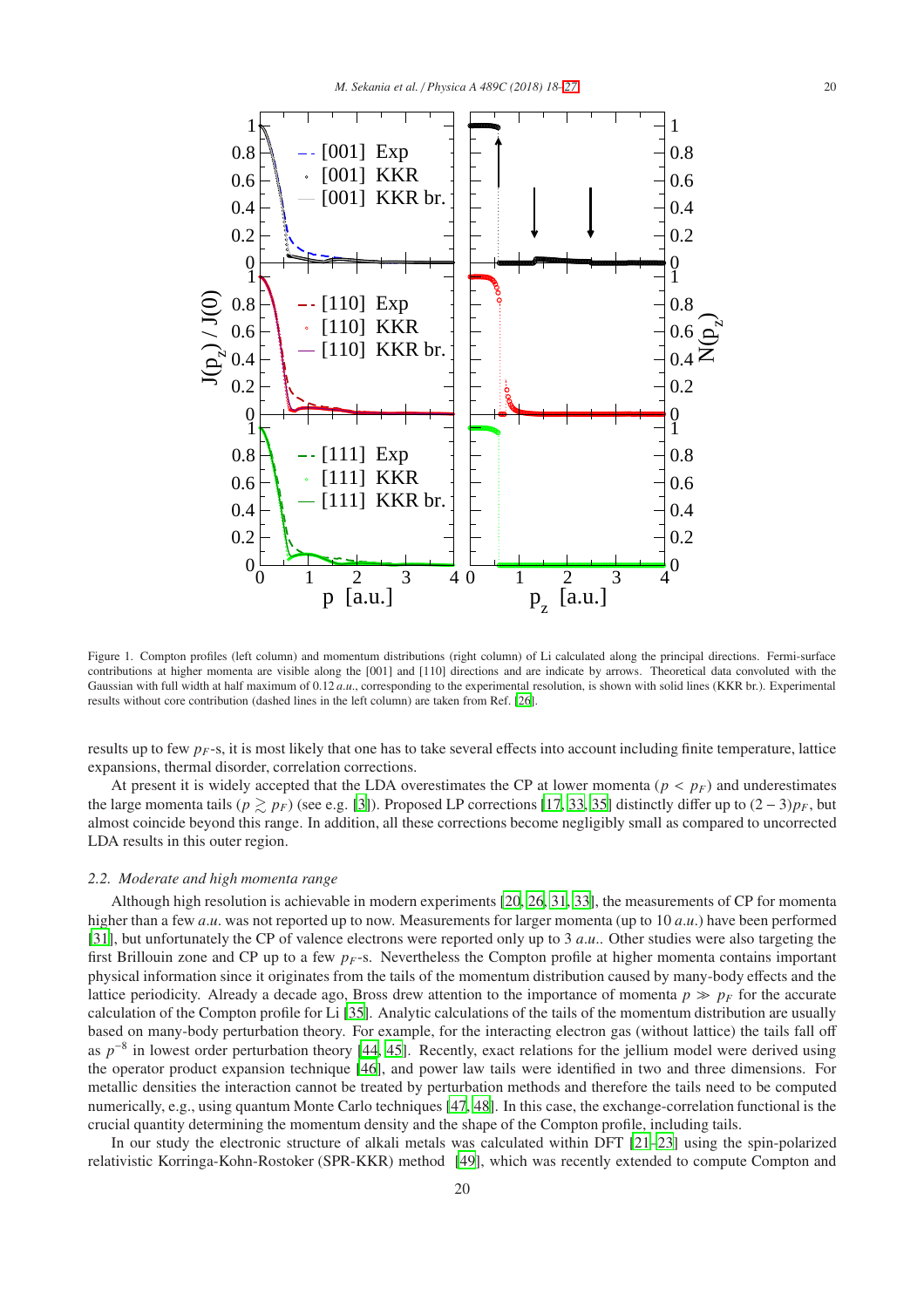

<span id="page-3-0"></span>Figure 2. Compton profiles of the alkali metals Li, Na, K, Rb and Cs calculated along the principal direction [111]. *q*-Gaussian fit to the lineshape (red solid line) normalized to  $J(p_z = 0) = 1.0$ ;  $\beta$  is given in atomic units (*a.u.*).

magnetic Compton profiles (MCPs) [\[50,](#page-9-11) [51\]](#page-9-12). The exchange-correlation potentials parametrized by Vosko, Wilk and Nusair [\[52](#page-9-13)] were employed for calculations in the local spin-density approximation (LSDA). For the integration over the Brillouin zone the special points method was employed [\[53\]](#page-9-14). The spin resolved momentum densities were computed from the corresponding LSDA Green functions in momentum space as

$$
n_{m_s}(\vec{p}) = -\frac{1}{\pi} \Im \int_{-\infty}^{E_F} G_{m_s}(\vec{p}, \vec{p}, E) dE,
$$
\n(3)

where  $m_s = \uparrow, \downarrow$ . The electron momentum densities are usually calculated for the three principal directions [001], [110], [111] using a rectangular grid of about thousand points in each direction. In our calculation the maximum value of the momentum is 16 *a.u*. in each direction. Compton profiles are either normalized by the area under the curve (equal to the number of valence electrons), or by the intensity at zero momentum  $J(p_z = 0) = 1$ .

In Fig. [1](#page-2-0) we show the computed Compton profiles of the single-conduction-band electrons of solid BCC Li along the three principal directions in comparison with experiment [\[26\]](#page-8-25). To compare with experiment a broadening of the computed results is required. The computed core contributions are subtracted from the experimental data [\[26\]](#page-8-25). When compared with experimental values, the Compton profiles computed by us support the widely known behavior, namely, they overestimate at low momenta and underestimate at higher momenta the experimentally measured values [\[17,](#page-8-15) [20,](#page-8-17) [26](#page-8-25), [29\]](#page-8-28). The Compton profiles have a parabola-like shape for  $p_z$  <  $p_F$  (first cusp) and pronounced tails for  $p_z$  >  $p_F$ . Higher momentum contributions to *n*(p) [\[17,](#page-8-15) [20](#page-8-17), [35](#page-8-22), [54\]](#page-9-15) are clearly seen along [110] and [001] directions and are evidence for Umklapp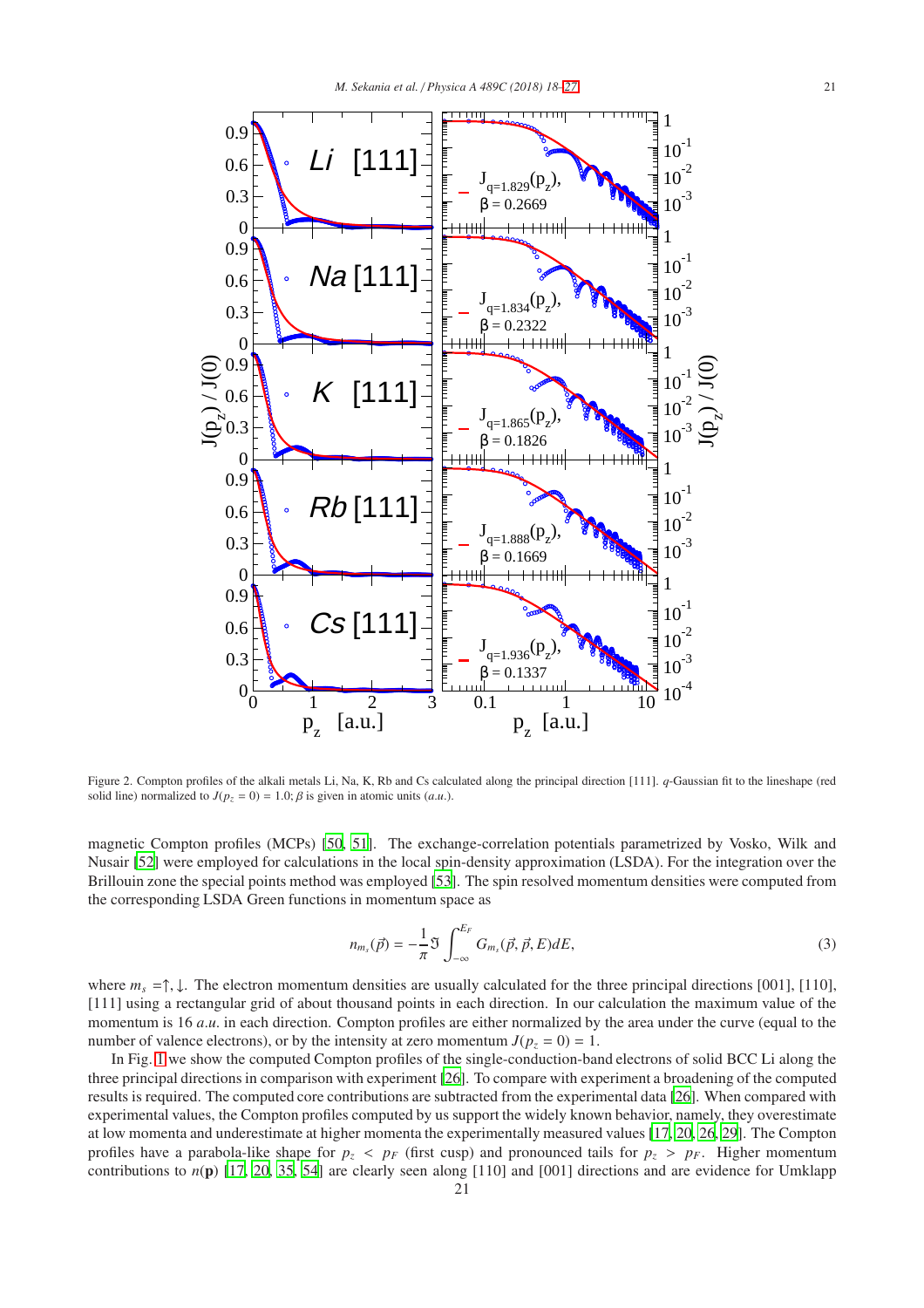processes. Hence, the anisotropy in the momentum distribution is mainly a consequence of the directional anisotropy of the bcc lattice.

In the left column of Fig. [2](#page-3-0) we show the Compton profiles (Eq. [1\)](#page-0-0) of all alkali metals computed along the direction [111] of the bcc structure as a function of the momentum component  $p_z$ . The first cusp occurs at the Fermi momenta located at  $p_F^{Li} = 0.58 a.u., p_F^{Na} = 0.49 a.u., p_F^K = 0.39 a.u., p_F^{Rb} = 0.36 a.u.$  and  $p_F^{Cs} = 0.32 a.u..$  At  $p_z = 0$  the relation  $J^{Li}(0) < J^{Na}(0) < J^{K}(0) < J^{Rb}(0) < J^{Cs}(0)$  holds (this is not visible in Fig. [2](#page-3-0) due to the normalization by the intensity at  $J^{Li}(0) < J^{Na}(0) < J^{Rb}(0) < J^{Cs}(0)$  holds (this is not visible in Fig. 2 due to the normalization by the i zero momentum). Further cusps follow at higher momenta. The intensity of the Compton profiles at  $p_z = 10 p_F$  is about three orders of magnitude lower than that at  $p_z = 0$ .

### 3. *q*-Gaussian modeling

<span id="page-4-0"></span>We will now show that the overall shape of the Compton profile of the conduction electrons of the alkali metals, i.e., the parabola-like behavior at low momenta and the algebraic tails at high momenta, is well described by a *q*−Gaussian distribution [\[24](#page-8-20)], which belongs to the family of leptocurtic distributions. The *q*-Gaussian probability distribution [\[24](#page-8-20)] is defined as

$$
J_q(p_z) = \frac{1}{\sqrt{2}\beta C_q} \exp_q(-\frac{p_z^2}{2\beta^2}),
$$
\n(4)

where  $exp_q$  is the *q*-analog of the exponential function

$$
\exp_q(x) = (1 + (1 - q)x)^{1/(1 - q)}
$$
\n(5)

and  $C_q$  is a normalization factor. This distribution reduces to an inverted parabola in the limit  $q \to 0$  and to the Gaussian distribution for *q* → 1. In particular, it exhibits algebraic tails,  $J_q(p_z) \sim 1/p_z^{2/(q-1)}$ , for  $1 < q < 3$  at large values of  $p_z$ .

Assuming the problem under investigation is fully isotropic, we can estimate the asymptotic behavior of the valenceelectron momentum density. For the isotropic case,  $n(\mathbf{p}) = n(p)$  is directly obtained from the isotropic CP [\[35,](#page-8-22) [55\]](#page-9-16):

$$
n(p) = -\frac{1}{2\pi p} \frac{\mathrm{d}J(p)}{\mathrm{d}p}, \qquad \text{for} \quad p \neq 0. \tag{6}
$$

Considering a *q*-Gaussian as an approximation of the CP lineshape,  $J(p) = J_q(p)$ , we find  $n(p) \sim 1/p^{2q/(q-1)}$ , for  $1 < q < 3$ at large values of  $p_z$ , for the electron momentum density.

The algebraic tails of the Compton profiles are superposed by cusps which are a straightforward consequence of the underlying lattice periodicity. By fitting the overall shape of the Compton profile (i.e., without the cusps) by a *q*-Gaussian distribution, Eq. [\(4\)](#page-4-0), both the deviation from the parabola-like form at low momenta and the asymptotic behavior of the tails at large momenta can be analyzed, and the values of the "entropic" parameter  $q$  and the spread  $\beta$  can be extracted (see right panel of Fig. [2\)](#page-3-0). Going from the lighter to heavier elements in the first column, relativistic effects are found to be less than 1% for Li and Na, approximately 1% for K and 8% for Rb, more than 10% for Cs [\[56\]](#page-9-17). This is to be expected since elements with larger nuclear charge *Z* are subject to stronger relativistic effects, resulting in an increasing relativistic mass and a decreasing orbital radius (inversely proportional to the mass). In solids, orbitals of valence electrons, subjected to the lattice potential, form the bands which are explicitly captured within DFT  $[21–23, 49]$  $[21–23, 49]$  $[21–23, 49]$ . As the fits to the *q*-Gaussian function reveal, the valence band electrons for heavier elements approach the limit of core electrons with larger values of the entropic parameter ( $q \rightarrow 2$ ). At the same time the spread  $\beta$  decreases.

#### 4. Scaling analysis

The fact that the overall shape of the Compton profiles can be fitted by *q*-Gaussian distributions, Eq. [\(4\)](#page-4-0), allows one to perform a scaling analysis of the Compton profiles in terms of the inverse relation

$$
\tilde{\beta}^2 \ln_q \left[ J \left( \frac{\tilde{p}_z}{\tilde{\beta}} \right) \right] = -\frac{1}{2} \tilde{p}_z^2. \tag{7}
$$

Here  $ln_q$  is the corresponding  $q$ -analog of the logarithm defined by

<span id="page-4-1"></span>
$$
\ln_q x := \frac{x^{1-q} - 1}{1-q}
$$
 (8)

and  $\tilde{p}_z = p_z a_0$  and  $\tilde{\beta} = \beta a_0$  are the quantities  $p_z$  and  $\beta$ , respectively, expressed in dimensionless units. The scaling plots are shown in Fig. [3](#page-5-0) for the three principal direction of the crystal, where  $\tilde{\beta}^2 \ln_q J(\tilde{p}_z/\tilde{\beta})$  is plotted against  $\tilde{p}_z^2$ . The parameters *q* are taken from the *q*-Gaussian fits to the corresponding Compton profile. The scaling of the Compton profiles of the alkali metals, which is found to hold up to the highest values of the momentum component *p<sup>z</sup>* , is very remarkable and unexpected. The  $(q, \beta)$  parameters differ along the three principal directions.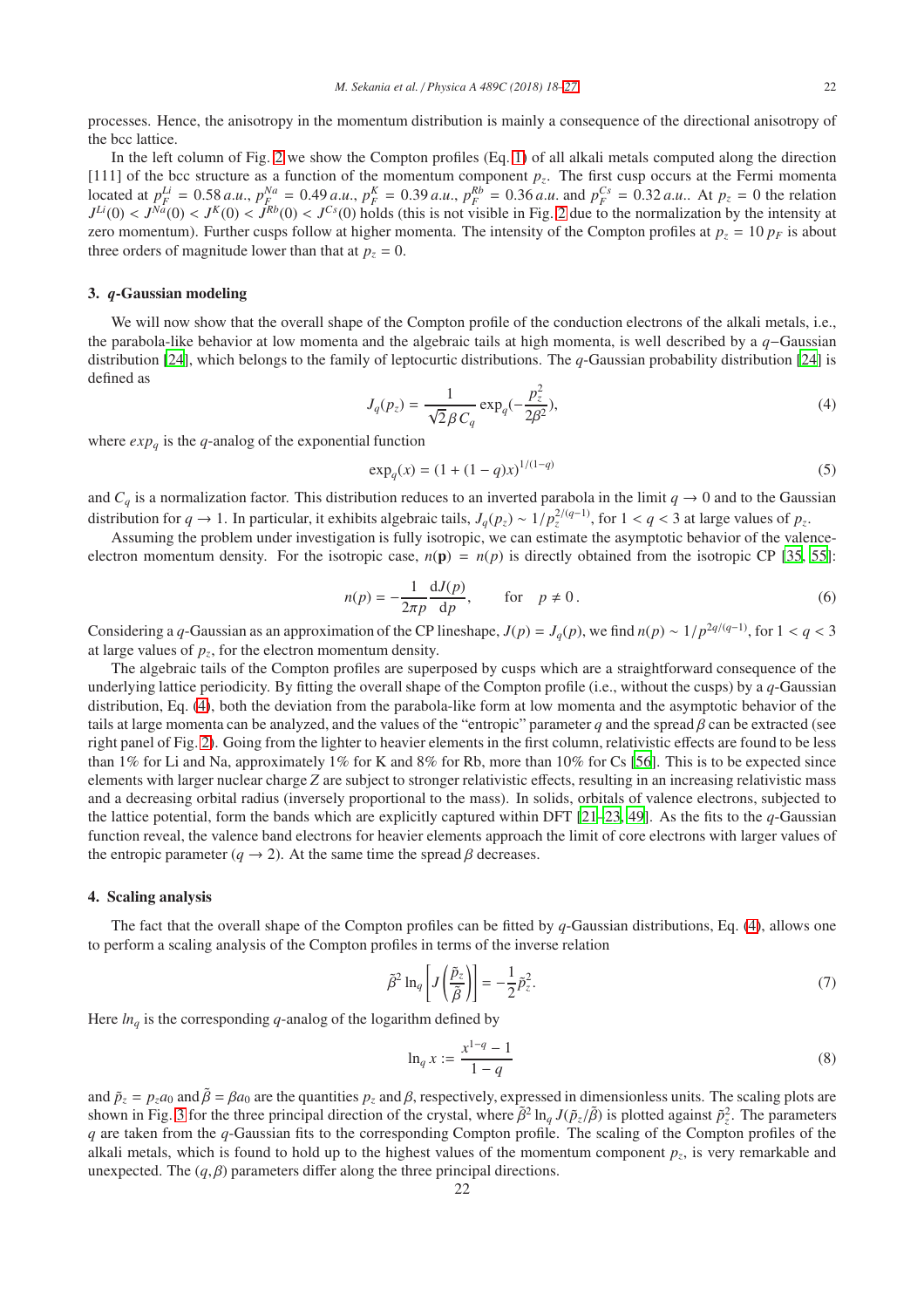

<span id="page-5-0"></span>Figure 3. Rescaled Compton profiles vs.  $\tilde{p}_z^2 = (p_z a_0)^2$  for different scattering directions ((a): [111]; (b): [110]; (c): [001]); see text. The element specific  $(q, \tilde{\beta})$  parameters are seen to be anisotropic.

# 5. Summary and Discussion

In summary, the Compton profiles of the single-conduction-band of crystalline alkali metals were found to deviate significantly from the free-electron (inverted parabola) form below  $p < p_F$  and to develop algebraic tails for high momenta. In particular, we showed that the overall shape of the Compton profiles can be fitted by *q*−Gaussian distributions from moderate to high momenta. This led us to derive a scaling relation which allows one to collapse the Compton profiles of all alkali metals along a given principal direction of the lattice onto a single curve.

In view of the fact that the *q*−Gaussian distribution is an exact stationary solution of the standard linear Fokker-Planck equation [\[57](#page-9-18)] and was recently found to describe the stationary momentum distribution of cold atoms in dissipative optical lattices [\[58](#page-9-19)[–60\]](#page-9-20), our results suggest that the multiple scattering of valence electrons in solids may be understood as a stochastic dynamics which asymptotically produces the *q*−Gaussian distribution. In contrast to cold atoms in optical lattices where the potential can be tuned to produce different entropic parameters *q*, the electrons in solids are subject to the potential determined by the underlying lattice structure and chemical composition. Hence the *q*−Gaussian distribution has a fixed entropic parameter *q*. In a general Kohn-Sham construction the multiple scattering equations reduce to the solution of the one-electron equation in which the effective one-electron potential is a functional of the density of the electrons in the system. In the language of scattering theory the one-electron equation describes the collision of the electron with the external potential, representing electron-ion and electron-electron Coulomb interactions. Alkali metals provide a unique possibility to study the relation between the electron-ion interaction strength and the corresponding value of *q*. In fact, Vignat *et al.* [\[61\]](#page-9-21) recently pointed out that in quantum mechanics the ground-state wave function of a particle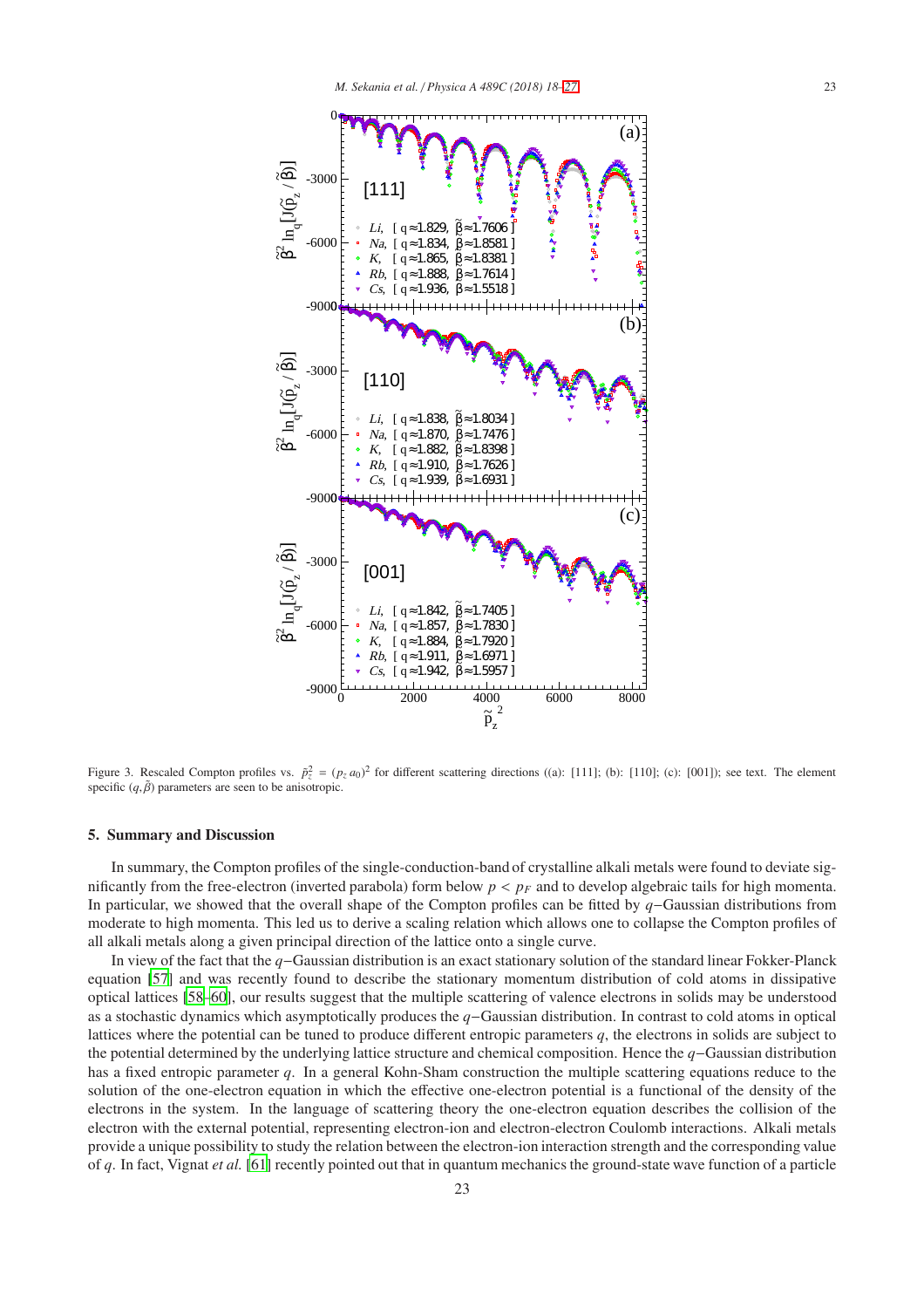

<span id="page-6-0"></span>Figure A.4. Shape of the *q*-Gaussian distribution for different values of *q* at  $\beta = 1$ .

in a Coulomb potential has the form of a *q*-Gaussian in momentum space. The *q*-Gaussian in Ref. [\[61](#page-9-21)] is the square root of the *q*-Gaussian in our investigation, which is consistent with the fact that the momentum density is the square of the wave function in momentum representation. Whether our findings reflect a specific shape of the screened Coulomb potential in *real* solids, captured by the special form of the exchange correlation function, remains a subject of further theoretical and experimental investigations. Although CP values at the higher momentum are less accurate due to a poor counting statistics, our analysis showed robustness of the fitting procedure against noise. Therefore it should be possible to verify our findings experimentally. This will open the possibility to develop models where the entropic parameter is explicitly included in the multiple scattering formalism, accounting for the important systematics in the data.

#### 6. Acknowledgments

We thank C. Tsallis for bringing Ref. [\[61\]](#page-9-21) to our attention. We gratefully acknowledge financial support by the COST Action MP 1306, the Deutsche Forschungsgemeinschaft through the Research Unit FOR 1346, the DAAD, and the CNCS - UEFISCDI (project number PN-II-RU-TE-2014-4-0009 HEUSPIN).

## Appendix A. *q*-Gaussian distribution function

In our analysis of the scaling properties of the Compton profiles of the alkali metals we employ a generalization of the Gaussian distribution, the so called *q*-Gaussian [\(4\)](#page-4-0). As discussed in the main text, the family of *q*-Gaussians reproduces the Compton profile in two well-known limiting cases: (i) For  $q = 0$  the  $q$ -Gaussian has the shape of an inverted parabola, corresponding to the free, non-interacting electron gas [\[2\]](#page-8-2); the curve reaches zero at  $p_z = p_F$ . (ii) For  $q = 2$  the *q*-Gaussian reduces to a Lorentzian which describes the Compton profile of bound scatterers, such as the core electrons in solids [\[12\]](#page-8-10). Fig. [A.4](#page-6-0) shows the *q*-Gaussians [\(4\)](#page-4-0) for different values of *q* at  $\beta = 1$  on a linear scale.

For an accurate fit of the computed Compton profiles with a *q*-Gaussian distribution one has to take into account that the numerical values of the Compton profile decrease in accuracy for large values of *p<sup>z</sup>* . A least-square fit of the calculated data on a linear scale would overemphasize the values of the Compton profile for small values of *p<sup>z</sup>* , since the intensity of the profile is large in this range. On the other hand, a least-square fit on a double logarithmic scale would overemphasize the values of the Compton profile for large values of  $p_z$ , i.e., in the less accurate tail. In order to fit the entire Compton profile lineshape we require a fitting procedure which is able to treat the function at small and large  $p_z$  on equal footing. The difficulty in obtaining the optimal values of *q* and β lies mainly in the accurate determination of *q*. Therefore we separate the problem into two parts. First, assuming that the optimal value of *q* is already known, we take the inverse of the *q*-exponential, namely the *q*-logarithm [\(8\)](#page-4-1), and apply this function to the obtained data and the *q*-Gaussian:

$$
\ln_q(J_q(p_z)) = \ln_q(J_q(0)) - \left[1 + (1 - q)\ln_q J_q(0)\right] \left(\frac{p_z}{2\beta}\right)^2.
$$
 (A.1)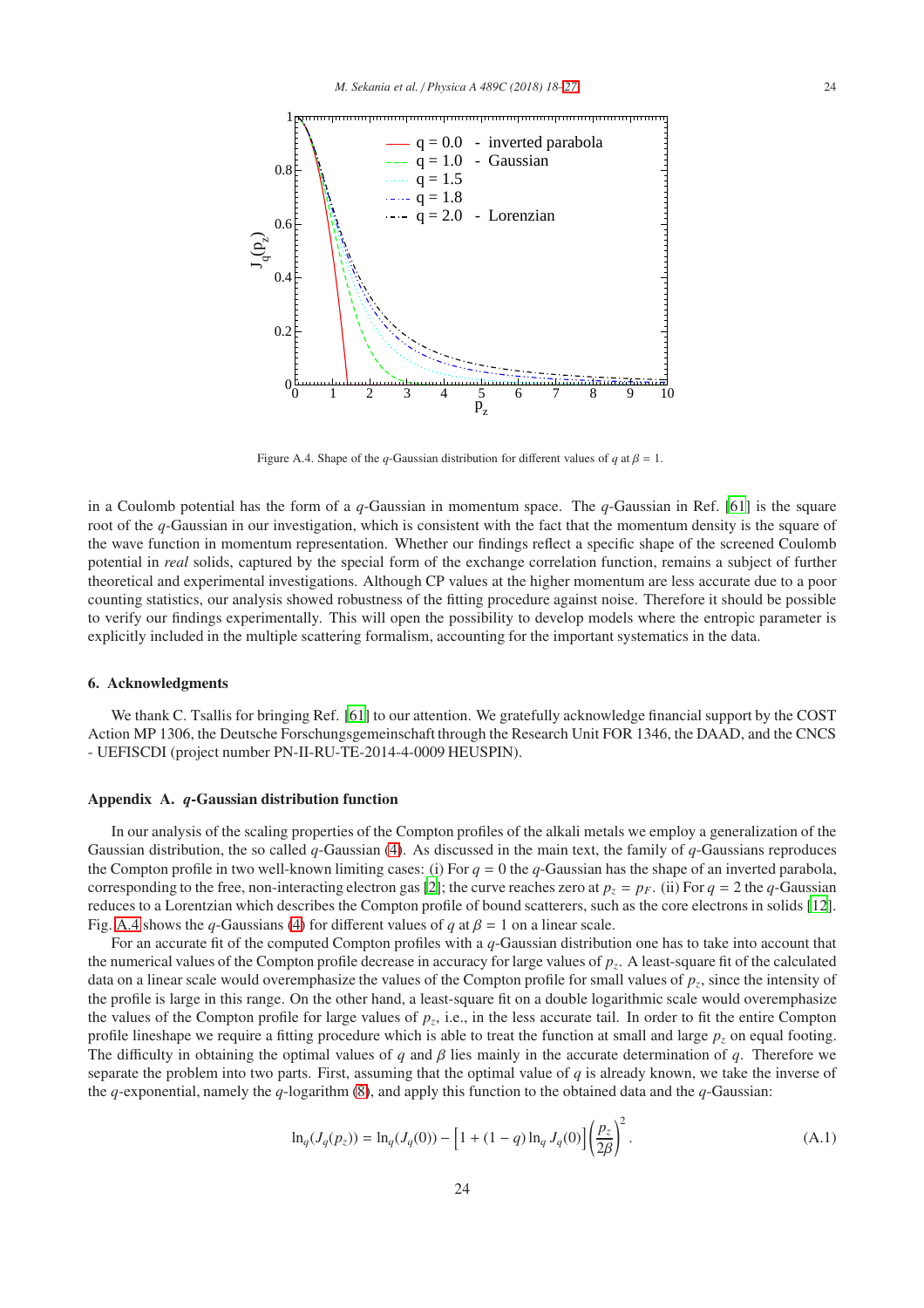

<span id="page-7-1"></span>Figure A.5. (a),(b): q-Gaussian (black dash-dot line) and q-Gaussian samples with 5% ( $\xi = 0.05$ , red  $*$ ), 10% ( $\xi = 0.1$ , green  $\times$ ), and 20% ( $\xi = 0.2$ , blue +) multiplicative white noise, on a (a) linear and (b) double logarithmic scale, both for  $q = 1.8$  and  $\beta = 1$ . In panel (b) the best q-Gaussian fits are also shown. (c): Histograms of the distribution of the best *q*-Gaussian fits for the  $2.5 \times 10^5$  random samples of each set with  $\xi = 0.05$  (red),  $\xi = 0.1$  (green), and  $\xi = 0.2$  (blue).

By normalizing the initial data,  $J_q(p_z = 0) = 1$ , one obtains

<span id="page-7-0"></span>
$$
\ln_q(J_q(p_z)) = -\left(\frac{p_z}{2\beta}\right)^2.
$$
\n(A.2)

For each *q* value this defines a linear regression problem of the data points  $(\ln_q(J_q(p_z)), p_z^2)$  and the global fitting procedure may be viewed as a one-dimensional optimization problem for the *q* values. Second, a criterion has to be found which allows one to determine the optimal value of *q*. The squared deviation,  $\chi^2$ , of the linear fit of  $\ln_q(J(p_z))$  vs.  $p_z^2$ , which is the typical measure for the fit accuracy in the linear regression problem, is unsuitable here since  $\chi^2$  is scaled down for large *q* values (the data is flattened with growing *q*). Hence, an optimization procedure for *q* based on χ <sup>2</sup> would always be biased towards large values of *q*. A better alternative is suggested by examining Eq. [\(A.2\)](#page-7-0). Namely, for the optimal value of *q* the linear fit of ln<sub>q</sub>(*J*(*p*<sub>*z*</sub>)) vs. *p*<sup>2</sup><sub>*z*</sub> should yield a line through the origin. It turns out that there is only one value of *q* which satisfies this criterion, at least for  $q \in [1, 3]$ . The slope  $\alpha$  of the best least square fit then yields  $\beta$  as

$$
\beta = -\frac{2}{\alpha}.\tag{A.3}
$$

The stability of the fitting procedure outlined above has been verified by the following procedure. We take a *q*-Gaussian distribution for given values of *q* and  $\beta$  and introduce random, multiplicative white noise with amplitude  $\xi$  in the argument of the function as  $p_z \to p_z + p_z$ unif( $-\xi, \xi$ ), where unif( $-\xi, \xi$ ) indicates a uniform distribution. We consider three different amplitudes:  $\xi = 0.05, 0.1, 0.2$ , corresponding to 5%, 10%, and 20% noise, respectively, and produce  $2.5 \times 10^5$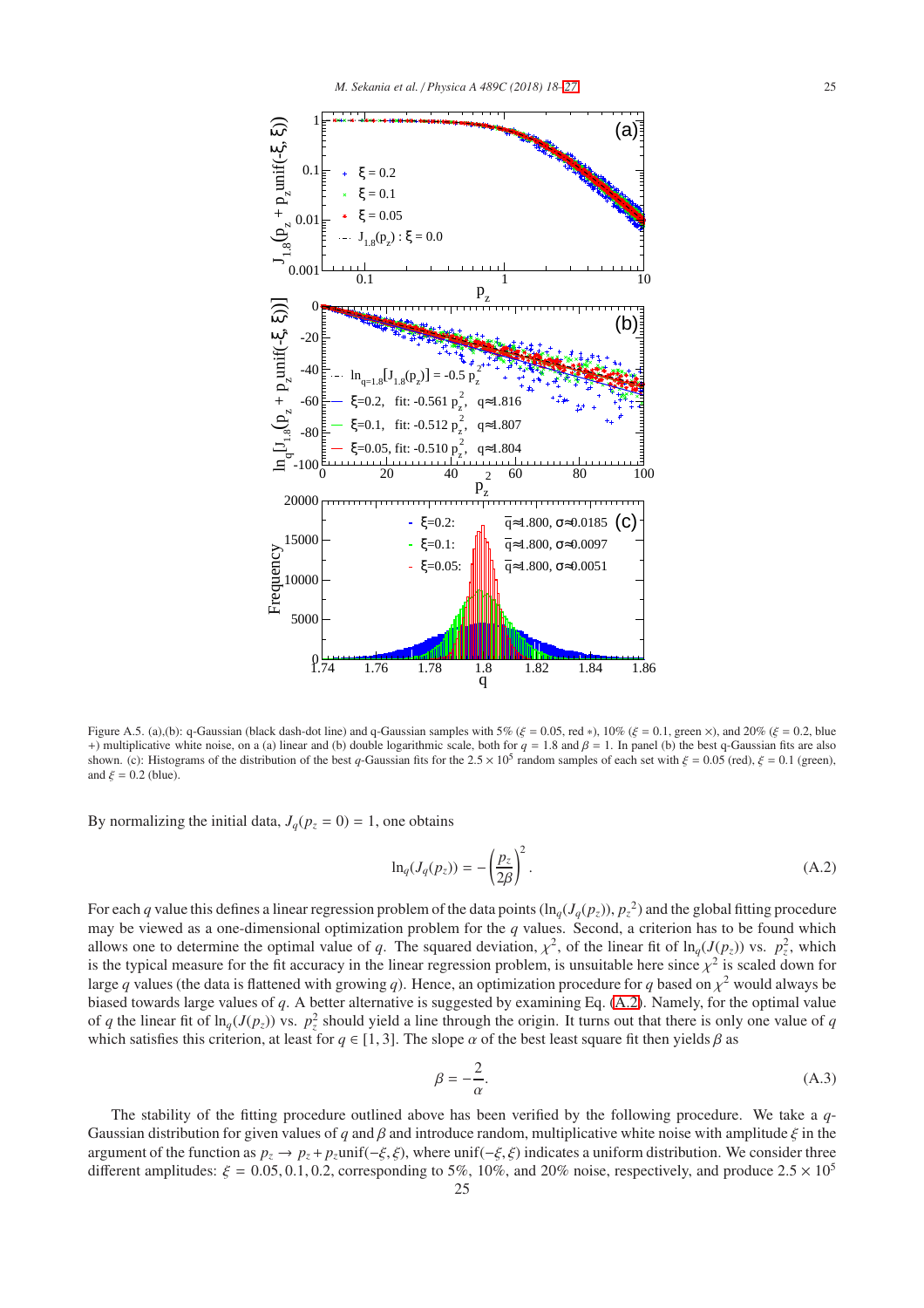samples for each  $\xi$ , which we refer to as "set". By refitting the produced data we obtain the statistics on the reliability of the fit. In Fig. [A.5](#page-7-1) we show the *q*-Gaussian for  $q = 1.8$ ,  $\beta = 1.0$  and a single sample from each data set. The choice of this type of noise is motivated by the realistic envelope of error-bars around the data for the calculated Compton profile. In Fig. [A.5](#page-7-1) we also show the best *q*-Gaussian fits for the presented samples as well as the histograms which demonstrate the distribution of the best *q*-Gaussian fits for the  $2.5 \times 10^5$  random samples for each of the data sets. As one can see the average value of *q* of these distributions corresponds to  $\bar{q} \approx 1.8$ . The standard deviations (data spread) decrease for decreasing noise amplitudes. These results validate the stability of the above mentioned fitting procedure.

# References

#### <span id="page-8-0"></span>References

- <span id="page-8-1"></span>[1] A. H. Compton, A quantum theory of the scattering of X-rays by light elements, Phys. Rev. 21 (1923) 483–502.
- <span id="page-8-2"></span>[2] M. J. Cooper, Compton scattering and electron momentum determination, Reports on Progress in Physics 48 (4) (1985) 415.
- <span id="page-8-3"></span>[3] M. J. Cooper, P. E. Mijnarends, N. Shiotani, N. Sakai, A. Bansil, X-ray Compton scattering, Oxford University Press, Oxford, 2004.
- <span id="page-8-4"></span>[4] J. W. M. Du Mond, Compton modified line structure and its relation to the electron theory of solid bodies, Phys. Rev. 33 (1929) 643–658.
- [5] J. W. M. DuMond, Breadth of Compton modified line, Phys. Rev. 36 (1930) 146–147.
- <span id="page-8-5"></span>[6] J. W. M. Dumond, The linear momenta of electrons in atoms and in solid bodies as revealed by X-ray scattering, Rev. Mod. Phys. 5 (1933) 1–33.
- <span id="page-8-6"></span>[7] G. F. Chew, G. C. Wick, The impulse approximation, Phys. Rev. 85 (1952) 636–642.
- <span id="page-8-7"></span>[8] R. Currat, P. D. DeCicco, R. J. Weiss, Impulse approximation in Compton scattering, Phys. Rev. B 4 (1971) 4256–4261.
- <span id="page-8-8"></span>[9] L. D. Landau, Sov. Phys. JETP 3 (1957) 920.
- [10] L. D. Landau, Sov. Phys. JETP 5 (1957) 101.
- <span id="page-8-9"></span>[11] P. Nozières, Theory of Interacting Fermi Systems, Bejamin, New York, 1964.
- <span id="page-8-10"></span>[12] B. Kramer, P. Krusius, Structure dependence of Compton profiles. model study, Phys. Rev. B 16 (1977) 5341–5349.
- <span id="page-8-11"></span>[13] N. W. Ashcroft, N. D. Mermin, Solid State Physics, Saunders College, Philadelphia, 1976.
- <span id="page-8-12"></span>[14] W. Schülke, Solid state information from the Fourier transform of Compton profiles, [Japanese Journal of Applied Physics 17 \(S2\) \(1978\) 332.](http://stacks.iop.org/1347-4065/17/i=S2/a=332)
- <span id="page-8-13"></span>[15] P.-O. Löwdin, A note on the quantum-mechanical perturbation theory, J. Chem. Phys.  $19$  (11) (1951) 1396–1401.
- <span id="page-8-14"></span>[16] P. M. Platzman, N. Tzoar, X-ray scattering from an electron gas, Phys. Rev. 139 (1965) A410–A413.
- <span id="page-8-15"></span>[17] T. Baruah, R. R. Zope, A. Kshirsagar, Full-potential LAPW calculation of electron momentum density and related properties of Li, [Phys. Rev. B 60 \(1999\) 10770–10775.](http://link.aps.org/doi/10.1103/PhysRevB.60.10770) [doi:10.1103/PhysRevB.60.10770](http://dx.doi.org/10.1103/PhysRevB.60.10770).
- [18] G. Kontrym-Sznajd, Fermiology via the electron momentum distribution (Review Article), [Low Temperature Physics](http://scitation.aip.org/content/aip/journal/ltp/35/8/10.1063/1.3224712) 35 (8) (2009) 599–609. [doi:10.1063/1.3224712](http://dx.doi.org/10.1063/1.3224712).
- <span id="page-8-16"></span>[19] S. B. Dugdale, Probing the Fermi surface by positron annihilation and Compton scattering, [Low Temperature Physics](http://scitation.aip.org/content/aip/journal/ltp/40/4/10.1063/1.4869588) 40 (4) (2014) 328–338. [doi:10.1063/1.4869588](http://dx.doi.org/10.1063/1.4869588).
- <span id="page-8-17"></span>[20] W. Schülke, G. Stutz, F. Wohlert, A. Kaprolat, Electron momentum-space densities of Li metal: A high-resolution Compton-scattering study, Phys. Rev. B 54 (1996) 14381–14395.
- <span id="page-8-18"></span>[21] R. O. Jones, O. Gunnarsson, The density functional formalism, its applications and prospects, [Rev. Mod. Phys. 61 \(1989\) 689–746.](http://link.aps.org/doi/10.1103/RevModPhys.61.689) [doi:10.1103/RevModPhys.61.689](http://dx.doi.org/10.1103/RevModPhys.61.689).
- [22] W. Kohn, Nobel lecture: Electronic structure of matter-wave functions and density functionals, Rev. Mod. Phys. 71 (1999) 1253–1266.
- <span id="page-8-19"></span>[23] R. O. Jones, Density functional theory: Its origins, rise to prominence, and future, [Rev. Mod. Phys. 87 \(2015\) 897–923.](http://link.aps.org/doi/10.1103/RevModPhys.87.897) [doi:10.1103/RevModPhys.87.897](http://dx.doi.org/10.1103/RevModPhys.87.897).
- <span id="page-8-20"></span>[24] C. Tsallis, Possible generalization of Boltzmann-Gibbs statistics, Journal of Statistical Physics 52 (1-2) (1988) 479–487.
- <span id="page-8-21"></span>[25] P. Eisenberger, L. Lam, P. M. Platzman, P. Schmidt, X-ray Compton profiles of Li and Na: Theory and experiments, Phys. Rev. B 6 (1972) 3671–3681.
- <span id="page-8-25"></span>[26] Y. Sakurai, Y. Tanaka, A. Bansil, S. Kaprzyk, A. T. Stewart, Y. Nagashima, T. Hyodo, S. Nanao, H. Kawata, N. Shiotani, High-resolution Compton scattering study of Li: Asphericity of the Fermi surface and electron correlation effects, Phys. Rev. Lett. 74 (1995) 2252–2255.
- <span id="page-8-29"></span>[27] Y. Kubo, Effects of electron correlations on Compton profiles of Li and Na in the GW approximation, [J. Phys. Soc. Jpn. 66 \(8\) \(1996\) 2236–2239.](http://dx.doi.org/10.1143/JPSJ.66.2236) [arXiv:http://dx.doi.org/10.1143/JPSJ.66.2236](http://arxiv.org/abs/http://dx.doi.org/10.1143/JPSJ.66.2236), [doi:10.1143/JPSJ.66.2236](http://dx.doi.org/10.1143/JPSJ.66.2236).
- <span id="page-8-30"></span>[28] W. Schülke, Comment on "Effects of Electron Correlation..." by Y. Kubo, J. Phys. Soc. Jpn. 66 (1997) 2236, [Journal of the Physical Society of Japan 68 \(7\) \(1999\) 2470–2471.](http://dx.doi.org/10.1143/JPSJ.68.2470) [arXiv:http://dx.doi.org/10.1143/JPSJ.68.2470](http://arxiv.org/abs/http://dx.doi.org/10.1143/JPSJ.68.2470).
- <span id="page-8-28"></span>[29] C. Filippi, D. M. Ceperley, Quantum Monte Carlo calculation of Compton profiles of solid lithium, Phys. Rev. B 59 (1999) 7907–7916.
- <span id="page-8-23"></span>[30] C. Sternemann, K. Hämäläinen, A. Kaprolat, A. Soininen, G. Döring, C.-C. Kao, S. Manninen, W. Schülke, Final-state interaction in Compton scattering from electron liquids, Phys. Rev. B 62 (2000) R7687–R7690.
- <span id="page-8-27"></span>[31] Y. Tanaka, Y. Sakurai, A. T. Stewart, N. Shiotani, P. E. Mijnarends, S. Kaprzyk, A. Bansil, Reconstructed three-dimensional electron momentum density in lithium: A Compton scattering study, Phys. Rev. B [63 \(2001\) 045120.](http://link.aps.org/doi/10.1103/PhysRevB.63.045120) [doi:10.1103/PhysRevB.63.045120](http://dx.doi.org/10.1103/PhysRevB.63.045120).
- [32] C. Sternemann, T. Buslaps, A. Shukla, P. Suortti, G. Döring, W. Schülke, Temperature influence on the valence Compton profiles of aluminum and lithium, [Phys.Rev. B 63 \(2001\) 094301.](http://link.aps.org/doi/10.1103/PhysRevB.63.094301) [doi:10.1103/PhysRevB.63.094301](http://dx.doi.org/10.1103/PhysRevB.63.094301).
- <span id="page-8-26"></span>[33] W. Schülke, C. Sternemann, A. Kaprolat, G. Döring, Ultra-high resolution Compton scattering of Li metal: Evaluation with respect to the correlation corrected occupation number density, Zeitschrift für Physikalische Chemie 215 1353. [doi:10.1524/zpch.2001.215.11.1353](http://dx.doi.org/10.1524/zpch.2001.215.11.1353).
- [34] H. Bross, Investigation of some ground state properties of lithium with the all electron MAPW method, physica status solidi (b) 229 (3) (2002) 1359–1370.
- <span id="page-8-22"></span>[35] H. Bross, Electronic structure of Li with emphasis on the momentum density and the Compton profile, [Phys. Rev. B 72 \(2005\) 115109.](http://link.aps.org/doi/10.1103/PhysRevB.72.115109) [doi:10.1103/PhysRevB.72.115109](http://dx.doi.org/10.1103/PhysRevB.72.115109).
- <span id="page-8-24"></span>[36] B. W. Tan, The influence of electron-electron correlation and crystal structure on the Compton profiles of lithium, sodium and potassium, J. Phys. F.: Metal Physics 3 (1973) 1716.
- [37] M. Sob, Electron momentum density and the momentum density of positron annihilation pairs in alkali metals: high-momentum components, [Journal of Physics F: Metal Physics 15 \(8\) \(1985\) 1685.](http://stacks.iop.org/0305-4608/15/i=8/a=008)
- [38] S. Huotari, K. Hämäläinen, S. Manninen, A. Issolah, M. Marangolo, Assymtery of Compton profiles, Journal of Physics and Chemistry of Solids 62 (2001) 2205–2213.